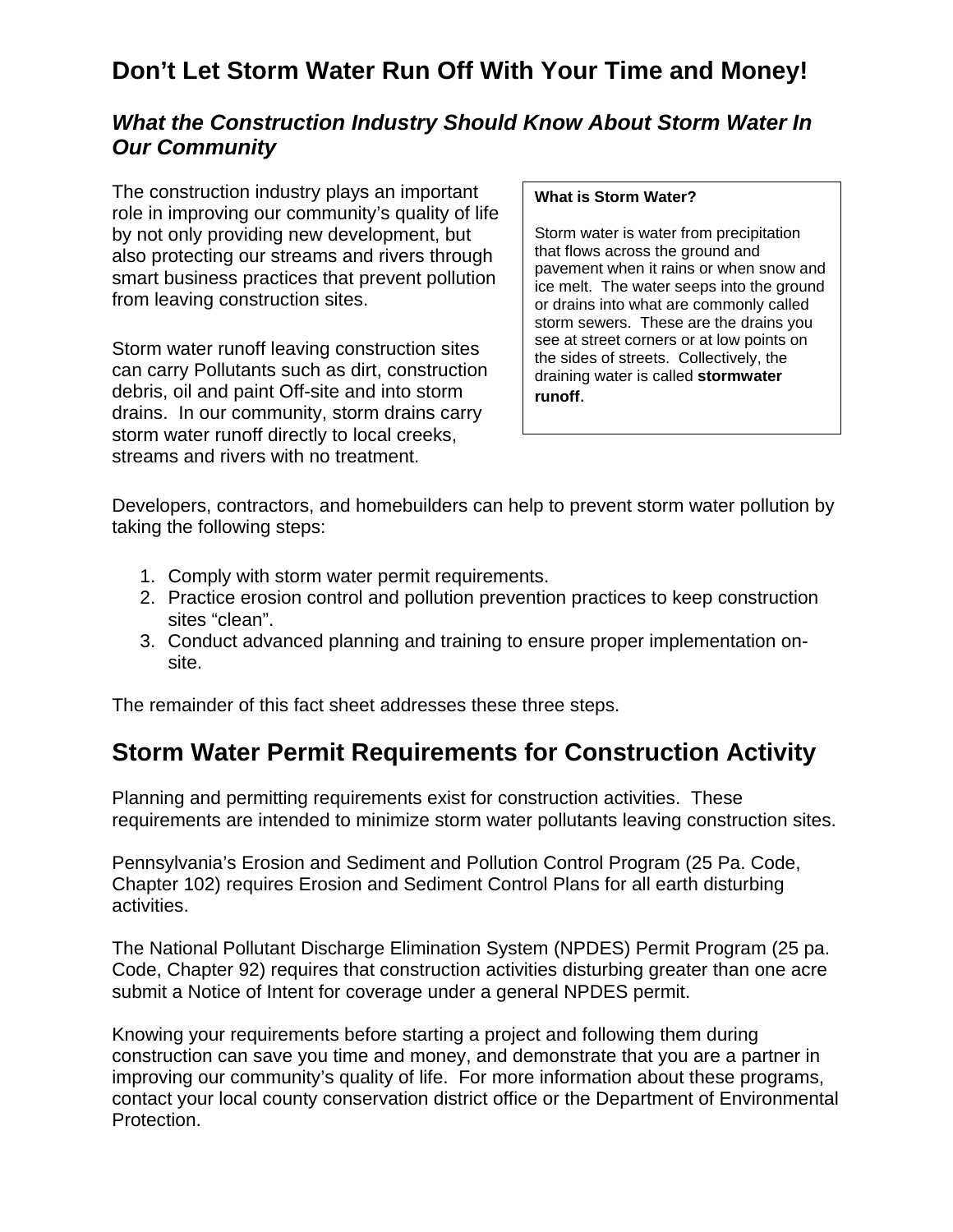#### **Erosion Control Practices:**

- Perimeter controls (e.g. silt fence)
- Sediment traps
- Immediate revegatation
- Phased minimized grading
- Construction entrance
- Protection of streams and drainage ways
- Inlet protection

# **An Ounce of Prevention**

Rain that falls onto construction sites is likely to carry away soil particles and other toxic chemicals present on construction sites (oil, grease, hazardous wastes, fuel). Storm water, if not properly managed, carries these pollutants to streams, rivers, and lakes. Erosion and sediment control practices can serve as a first line of defense, minimizing clean up and maintenance costs, and the impacts to water resources caused by soil erosion during active construction. Erosion controls can reduce the volume of soil going into a sediment control device, such as a sediment trap, therefore, "clean out" frequencies are lower and maintenance costs are less. When possible, divert water around the construction site using berms or drainage ditches.

In addition, use pollution prevention and "good housekeeping measures" to reduce the pollution leaving construction sites as well. This can be as simple as minimizing the pollution source's contact with rainwater by covering it, maintaining a "clean site' by reducing trash and waste, and keeping vehicles well maintained.

# **Pollution Prevention Practices:**

- Designated fueling and vehicle maintenance area away from streams.
- Remove trash and litter.
- Clean up leaks immediately.
- Never wash down dirty pavement.
- Place dumpsters under cover.
- Dispose of all wastes properly.

# **The Best Laid Plans**

Plans such as erosion and sediment control plans and storm water pollution prevention plans are important tools for outlining the erosion control and pollution prevention practices that you will use to manage storm water runoff prior to breaking ground. Developing good plans allows for proper budgeting and planning for the life of the project. Proper installation and maintenance of erosion and storm water controls is essential to a plan that works. Training for on-site staff helps to ensure the proper installation and maintenance of erosion controls and pollution prevention practices. Inspect controls and management techniques regularly to ensure they are working, especially after storm events. If polluted storm water is leaving the site, you may need to repair or add additional storm water controls.